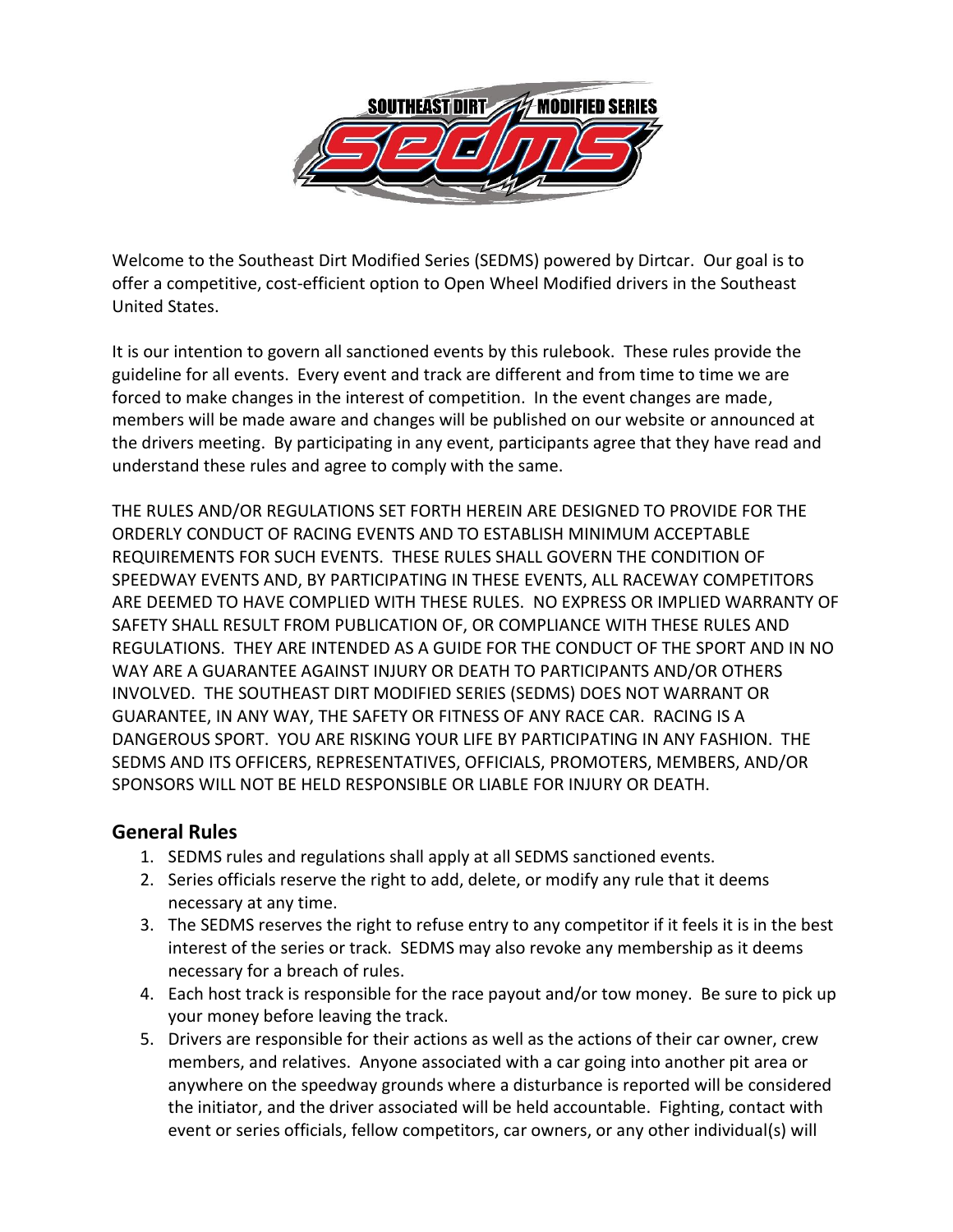not be tolerated and will result in disqualification, loss of prize money and points or other action deemed necessary by series and/or track management. Additional actions could include, but not limited to, loss of SEDMS membership, barring from SEDMS events, loss of point money and contingency awards, and if necessary, legal action.

- 6. No participants or members of their team shall file any claim for damages or expenses against the series, its officials, or track. Should this happen, entry to the series events will be denied until the suit is settled.
- 7. The decision of the /series track officials on the interpretation of the rules, scoring, flagging, tech and race procedures are final.
- 8. Only the driver/car owner time may confront a series official with a question. Do not argue or use obscene language with a series official, you may be fined and / or disqualified.
- 9. All cars entered in a SEDMS sanctioned event must place SEDMS and title sponsor decals in a highly visible area on both sides of the car.
- 10. In some cases, contingency decals must be placed on the car to be eligible for awards.
- 11. All entrants are participating on their own behalf and are completely independent of the event organizers. As an independent contractor, entrants are assuming all responsibilities for prize money received including all income and withholding taxes that apply to such winnings.

#### **Membership**

- 1. All drivers are encouraged to purchase a membership with the SEDMS. Memberships are \$100 for the season. Benefits of membership are eligibility for provisional starting spots, eligibility for year end points money and awards, contingency awards, and increased media recognition.
- 2. Membership forms must be completed and filed with the registration office no later than May 15, 2021.
- 3. Membership may be revoked by series officials at any time due to but not limited to unsportsmanlike actions, derogatory posts made public via the internet, or other actions detrimental to a track or the series.

#### **Race Event Procedures**

- 1. All drivers/cars must compete in the qualifying group or heat race they are assigned. If you are not in order when the field rolls off, you will have missed your opportunity and start at the rear of the next scheduled portion of that event. All cars are expected to be on time to staging. Once the field rolls off, any car not in line will start at the rear.
- 2. All cars must be able to join the race lineup unassisted. Any car that requires assistance to enter the racing surface will be sent to the rear of the field for the start.
- 3. If a team conducts a driver after qualifying, for any reason, that car must start at the rear of the field for the next scheduled portion of that event.
- 4. Backup car(s) may be allowed at the discretion of series management. Any driver wishing to switch cars after the beginning of competition must notify an official and receive permission. Once a backup car is introduced, it must be inspected. The car must then start at the rear of the field for the next scheduled portion of that event.
- 5. On the initial start, the flagman starts the race. It is the front row's responsibility to be side by side at a consistent pace. The front row will fire together once the green flag is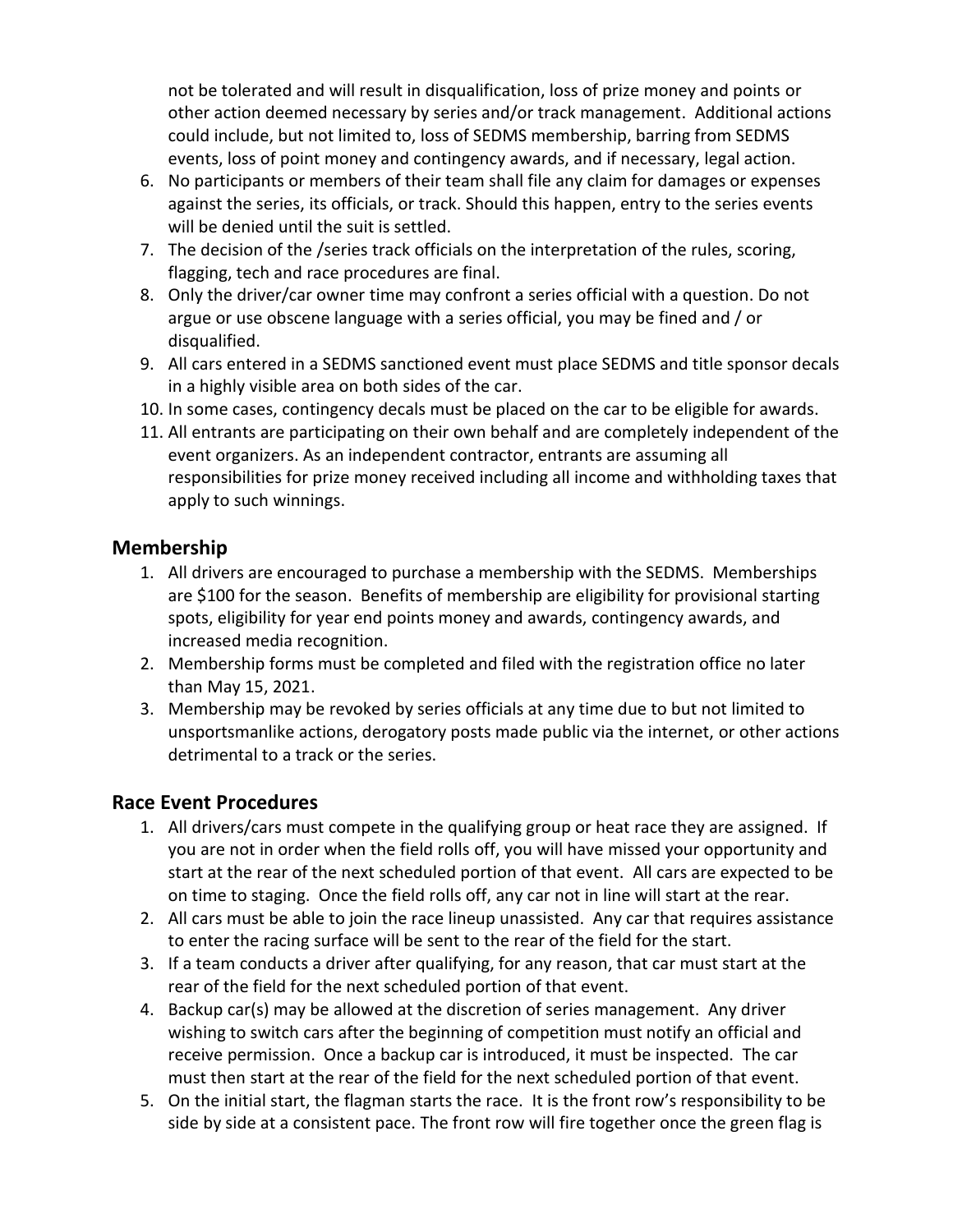displayed, not before. Anyone judged jumping the start will be given one warning. A second offense will result in the car(s) being moved back one row. Second row on back may accelerate when the green flag is displayed but cannot pass until after passing the cone or chalk line. Any car passing before the designated point will be penalized by the number of positions improved on the next caution or results, whichever comes first. If a caution waves before one lap is scored, if one car is involved that car will be sent to the rear, if multiple cars are involved they will retain their position (unless pitted) for the restart.

- 6. The only time a car will be allowed to enter the racing surface from the pit area under green flag conditions will be with the approval of a SEDMS or track official.
- 7. In the event cars drop to the rear of the field for any reason, the cars will move forward in their row, we do not "crisscross" rows for lineup.
- 8. Raceceiver One-Way communication is mandatory at all SEDMS events. It is the driver's responsibility to ensure their Raceceiver is functioning properly. Any driver who is deemed to have a malfunctioning Raceceiver may be black-flagged.
- 9. Two (2) courtesy laps during the A-Main will be allowed for cars pitting under caution with a flat tire unless they were assisted from the track. Car(s) must pit in the designated hot pit area to receive their laps. Courtesy laps will begin when the car gets to the hot pit area. No laps will be given during the final 10 scheduled laps of the feature event. If a car leaves the sight of race control, no courtesy laps will be given. The field will go green as soon as line-up is deemed to be correct.
- 10. Any cars judged to be involved in a caution will be moved to the rear of the lineup for the restart. Cars stopping or spinning to avoid a caution will be placed in their position under the last green flag lap.
- 11. All cars that pit under caution will restart at the rear of the field.
- 12. Lap cars will not retain their position in a lineup, all lapped cars will be placed at the rear of the field.
- 13. Any car that causes two (2) unassisted cautions will be black flagged. Any car involved in three (3) total cautions will be black flagged.
- 14. Any car not at a competitive speed, as determined by race control, will be black flagged.
- 15. Do not race back to the flag. If the caution is thrown after the white flag has been displayed, but before the leader reaches the checkered flag, the race will restart with one (1) lap remaining once the track has been cleared.
- 16. Drivers are not to get out of their car on the track for any reason other than safety or allowed by SEDMS officials. Drivers who choose to get out of their cars without warrant will be black flagged.
- 17. Flashlights, light sticks, and two-way radios are not allowed. Only one-way communication from race control is permitted.
- 18. Crew members are not to enter the racing surface when cars are on the track. If a crew member enters the track, their team will be disqualified.
- 19. No on track repairs are permitted. No pulling of sheet metal for tire clearance.
- 20. Any car racing through the infield or off of the intended racing surface, in order to improve his/her position will be placed at the rear of the cars on their respective lap on the next caution or final results, whichever comes first.
- 21. Any car bringing out an intentional caution will be placed to the rear of the field on the restart, including lapped cars.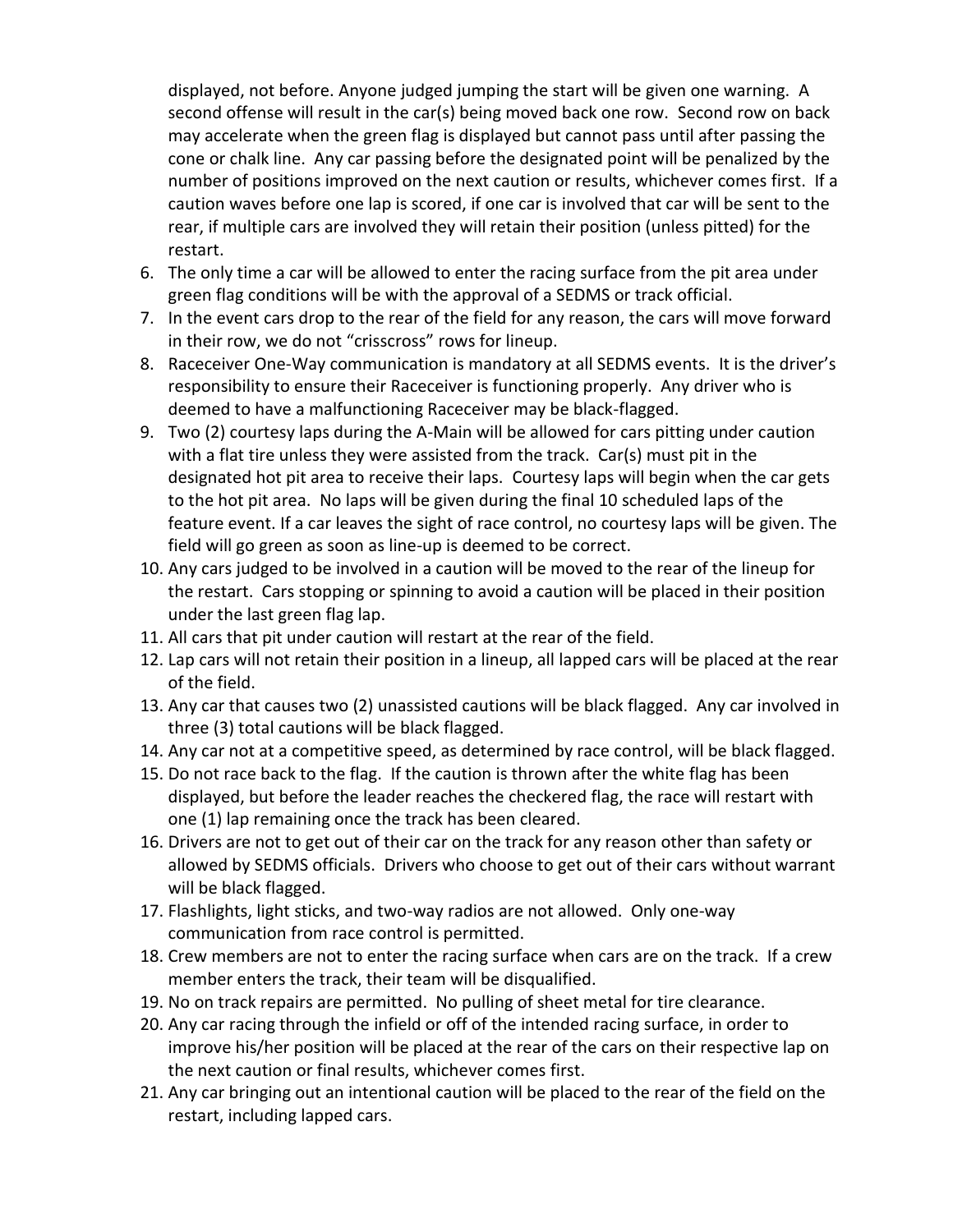- **Inspection(s) & Driver's Meeting**
- 1. All cars which will be competing in competition at any SEDMS event are subject to inspection at any time.
- 2. All cars must be presented to technical inspectors before going onto the track at every event. A time and location for pre-race technical inspections will be posted at the registration area once officials arrive at the track. Any car not presented prior to the close of registration will be forced to start at the rear of their heat; qualifying time will be disallowed.
- 3. All drivers are expected to attend the driver's meeting. Driver's meeting time and location will be posted at registration. It is the driver's responsibility to know the time and location and be on time. In the event officials take rollcall, any driver not in attendance will start at the tail of the heats (qualifying times not allowed).

# • **Registration & Pill Draw**

- 1. A \$50 entry fee will be charged at every series event. This fee must be paid at registration prior to the car going on-track for any reason.
- 2. A pill will be drawn at each event for group qualifying. In the event there is no group qualifying the pill will set the starting order for the heat races.
- 3. Any driver who does not pull a pill for any reason will be placed at the back of the qualifying order. Should there be no qualifying, or qualifying has already taken place, the driver will be placed at the rear of a heat race or B-Main, whichever comes first.

# • **Qualifying**

- 1. The field will be split into groups for qualifying, utilizing the group qualifying format.
- 2. Pill draw determines the group in which a car is assigned. All cars must compete in the group in which they are assigned. Any car not qualifying with their group will be forced to start the rear of a heat race.
- 3. In the event of a tie, the tie will be broken in order of qualifying lineup. The car going out first will receive the higher position.
- 4. All cars will cross the scales following their qualifying attempt. Failure to cross the scales will result in the driver's times being disqualified.

# • **Heat Races**

- 1. All drivers will be assigned a heat race based on qualifying. Should the event format call for no qualifying, heat races will be lined up by pill draw.
- 2. The number of transfer cars and laps for heats may vary by event and will be announced at the driver's meeting at each event.
- 3. All cars transferring to the A-Main will cross the scales for technical inspection. Any car not reporting to the scales as instructed will be disqualified and be forced to the B-Main (if applicable).
- 4. Heat race restarts will be single file. Cars must remain single file with no passing through the start/finish line.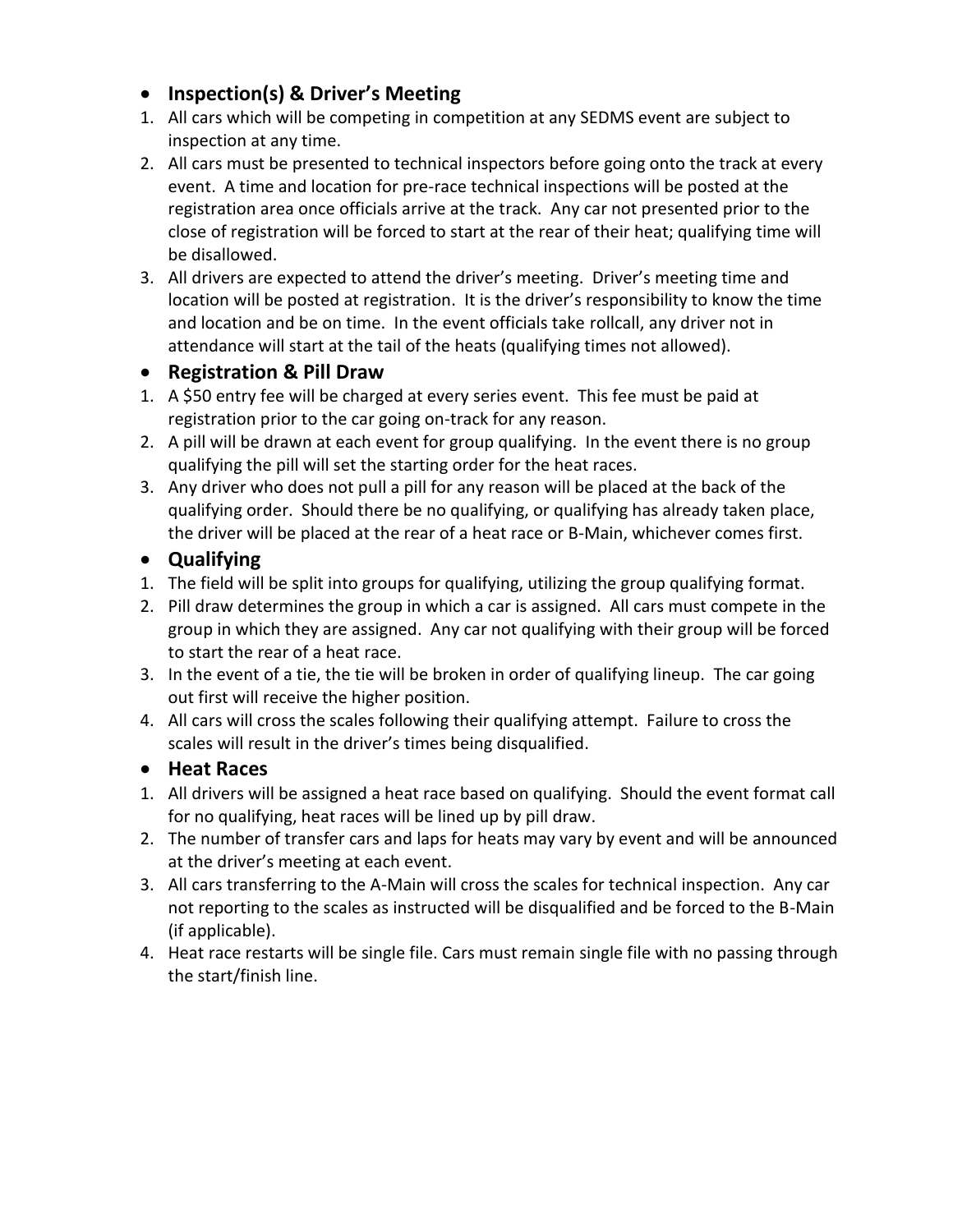# • **B-Main**

- 1. Depending on car count, officials may utilize a B-Main to set the starting field.
- 2. Lineups for the B-Main will be based on results for the heat races.
- 3. The number of transfer cars and laps for B-Main(s) may vary by event and will be announced at the driver's meeting at each event.
- 4. B-Main race restarts will be single file. Cars must remain single file with no passing through the start/finish line.
- 5. All cars transferring to the A-Main will cross the scales for technical inspection. Any car not reporting to the scales as instructed will be disqualified.

## • **Feature**

- 1. Officials will utilize air horns as a warning device for staging purposes. The first air horn will be sounded approximately ten (10) minutes before cars and drivers must be in the staging area. A final blast will be sounded at five (5) minutes. Any car not in the staging area at the end of the ten (10) minute period will be forced to start at the rear of the field.
- 2. Once the car has been presented to the track, there will be no tire changes permitted. If at any time, a tire is changed after presenting the car to the track the driver will lose their starting position and start from the rear of the field; including but not limited to, driver introductions and parade laps.
- 3. Feature restarts will be single file. Leader starts the race; leader must fire inside the designated start box. All cars will remain single file through the start/finish line. If a car does not fire therefore bunching up the field, it is the race director's discretion to remain under green.

# **Scoring Procedures**

- 1. All races are scored at the track's designated start/finish line.
- 2. Lineups will be posted at the series registration area after each portion of the event.
- 3. No lap will be scored on the initial start unless the entire field has crossed the scoring loop. In the event the caution is caused by a single car, that car will restart at the rear of the field with all other cars restarting per the original lineup. If the caution is caused by more than one car, it will be a complete restart by the original starting order with caution cars retaining their position. At any time, any car that pits will restart tail of the field.
- 4. After the first completed green flag lap, when the caution is displayed all cars that were scored under green flag conditions will hold that scored position with all other cars lining up according to their last completed green flag scored lap. The partial lap will count toward the event's distance.
- 5. If two or more cars have the same number of laps, they will be scored in the sequence in which they completed those laps.
- 6. In the event the caution and/or red flag is displayed with the checkered flag, the race is completed. The cars not able to cross the finish line will be scored according to their position on the last completed green flag lap. Any car that is involved in the incident that brings out the yellow or red will be scored behind the cars on the same lap that were not involved in the incident.
- 7. In the event of inclement weather and/or unforeseen circumstances, a race may be called short of its entire distance. The race will be official if at least half of the laps are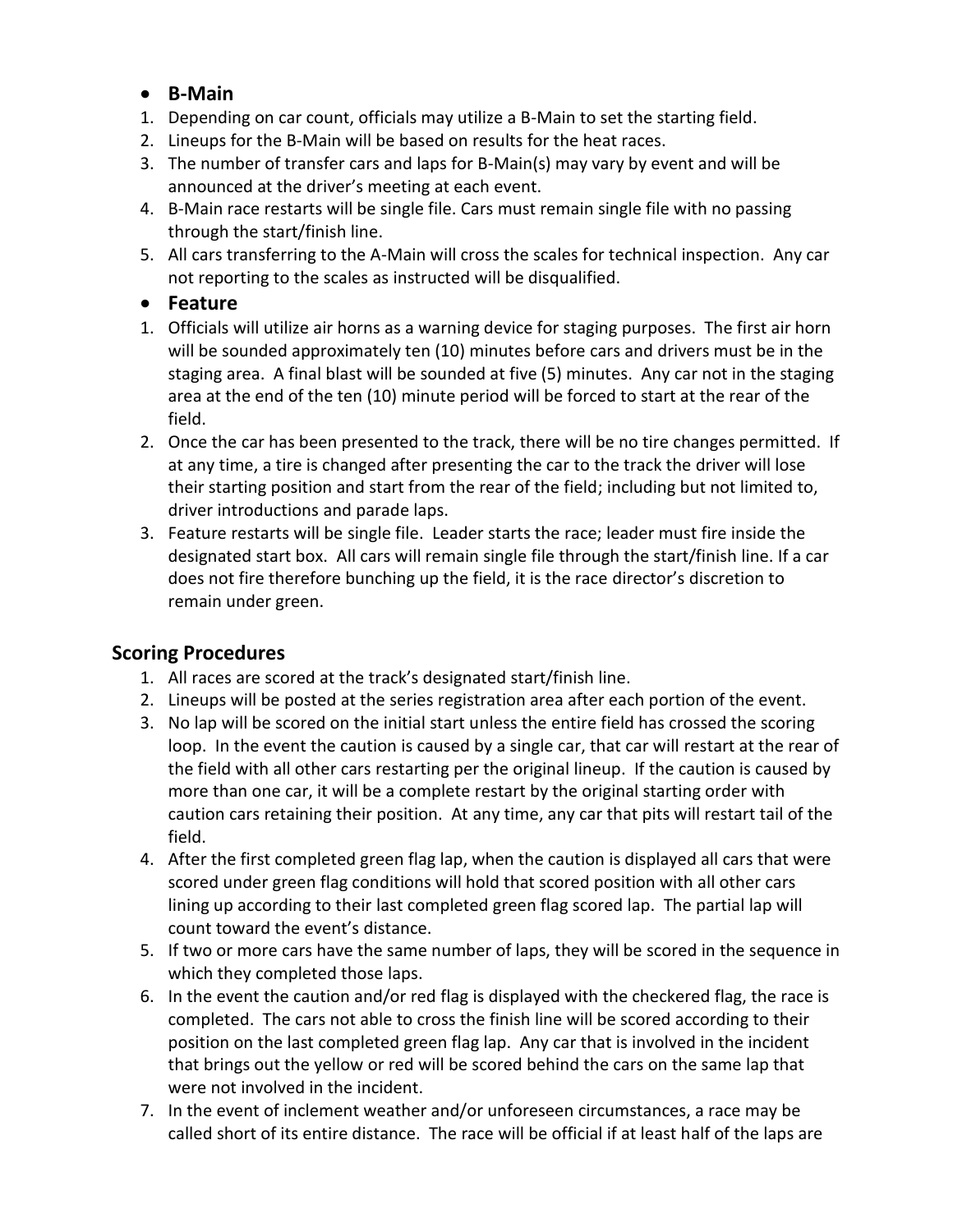completed. Should a race be under red or caution at or after halfway, and rain or other circumstances prohibit completion of the full distance, the race will be scored as per the lineup for the restart.

- 8. Officials reserve the right to cut laps from the original posted number of laps as deemed necessary due to track conditions, time constraints, or lack of participation.
- 9. Starting with the fourth  $(4<sup>th</sup>)$  points race of the season, two (2) provisionals will be awarded to the highest member in series points, not making the show through the qualifying races. The member must attempt to qualify and/or run his/her heat race in order to be eligible for a provisional. In the event no member is eligible for the provisional, the provisional(s) remaining unused will go to the fastest qualifier(s) at that event not already in the A-Main.

#### **Points**

| 1              | 100 | 11 | 54 |  |
|----------------|-----|----|----|--|
| $\overline{2}$ | 95  | 12 | 50 |  |
| 3              | 90  | 13 | 47 |  |
| 4              | 85  | 14 | 44 |  |
| 5              | 80  | 15 | 41 |  |
| 6              | 75  | 16 | 38 |  |
| 7              | 70  | 17 | 35 |  |
| 8              | 66  | 18 | 33 |  |
| 9              | 62  | 19 | 31 |  |
| 10             | 58  | 20 | 29 |  |

- 1. A standard feature will start twenty-two (22) cars. At certain events the promoter may have the option to start up to twenty-four (24) cars. Should this option be taken, points for positions 21-24 will be 28, 27, 26, 25 respectively.
- 2. Any car not making the A-Main will receive 20 points. The car must make an effort in at least qualifying, heat race or B-Main to be eligible for the points.
- 3. If a race is cancelled after qualifying has begun, all drivers in attendance will be awarded 20 points.
- 4. In the event of a tie throughout the season, the tie will be broken by number of wins. If the tie is not broken by number of wins, we will proceed to top 5s, top 10s, and then average finish.
- 5. In the event of a tie in the final championship standings, the tie will be broken using Most Feature Wins, Most Second Place Finishes, Most Third Place Finishes, continuing down the line until the tie is broken. In the event the tie is not broken through this process, the tie will be broken by the driver's finishing position in the championship race.
- 6. Any driver who has a 'hardship' and is forced to miss any event may be eligible for hardship points. This is only available under extenuating circumstances and must be brought to the attention of series management prior to the start of the event. Any driver may only receive one (1) hardship event per season. If management declares that the event is a hardship, you will be awarded 15 points.